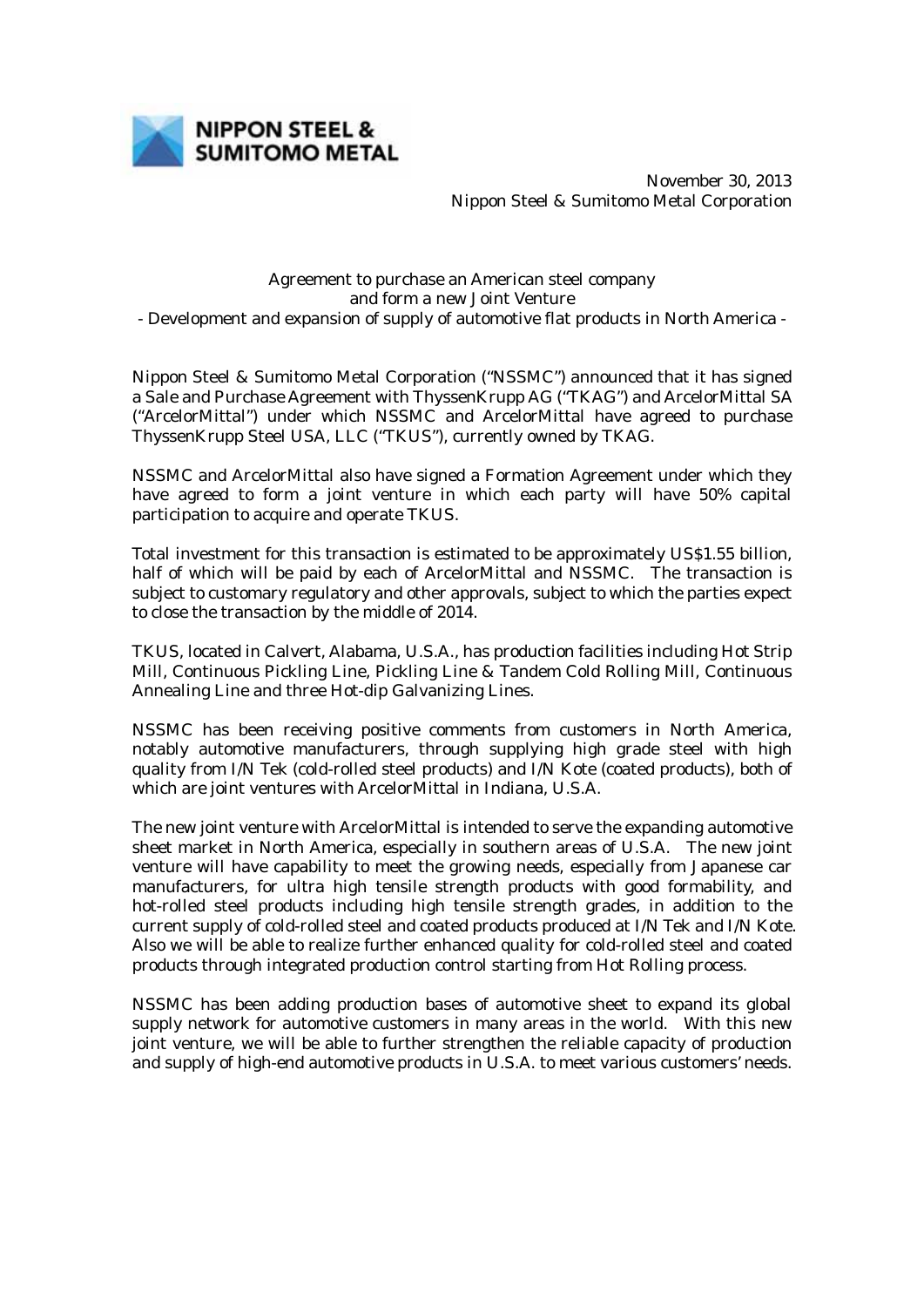## [Outline of the JV]

| (1) Company Name:                    | to be determined                          |
|--------------------------------------|-------------------------------------------|
| $(2)$ Location:                      | Calvert, Alabama, U.S.A.                  |
| (3) Principal Officer:               | to be determined                          |
| (4) Scope of the business:           | Production and sales of hot-rolled steel, |
|                                      | cold-rolled steel, and coated products    |
| (5) Facilities/Capacities per annum: | Hot Strip Mill:                           |
|                                      | approximately 5.3 million metric tons     |
|                                      | <b>Continuous Pickling Line:</b>          |
|                                      | approximately 1.1 million metric tons     |
|                                      | Pickling Line& Tandem Cold Rolling Mill:  |
|                                      | approximately 2.5 million metric tons     |
|                                      | <b>Continuous Annealing Line:</b>         |
|                                      | approximately 0.6 million metric tons     |
|                                      | Hot-dip Galvanizing Lines (in total):     |
|                                      | approximately 1.4 million metric tons     |
| $(6)$ Capital:                       | to be determined                          |
| (7) Equity Ratio:                    | NSSMC: 50%, AM: 50%                       |

## The view of TKUS

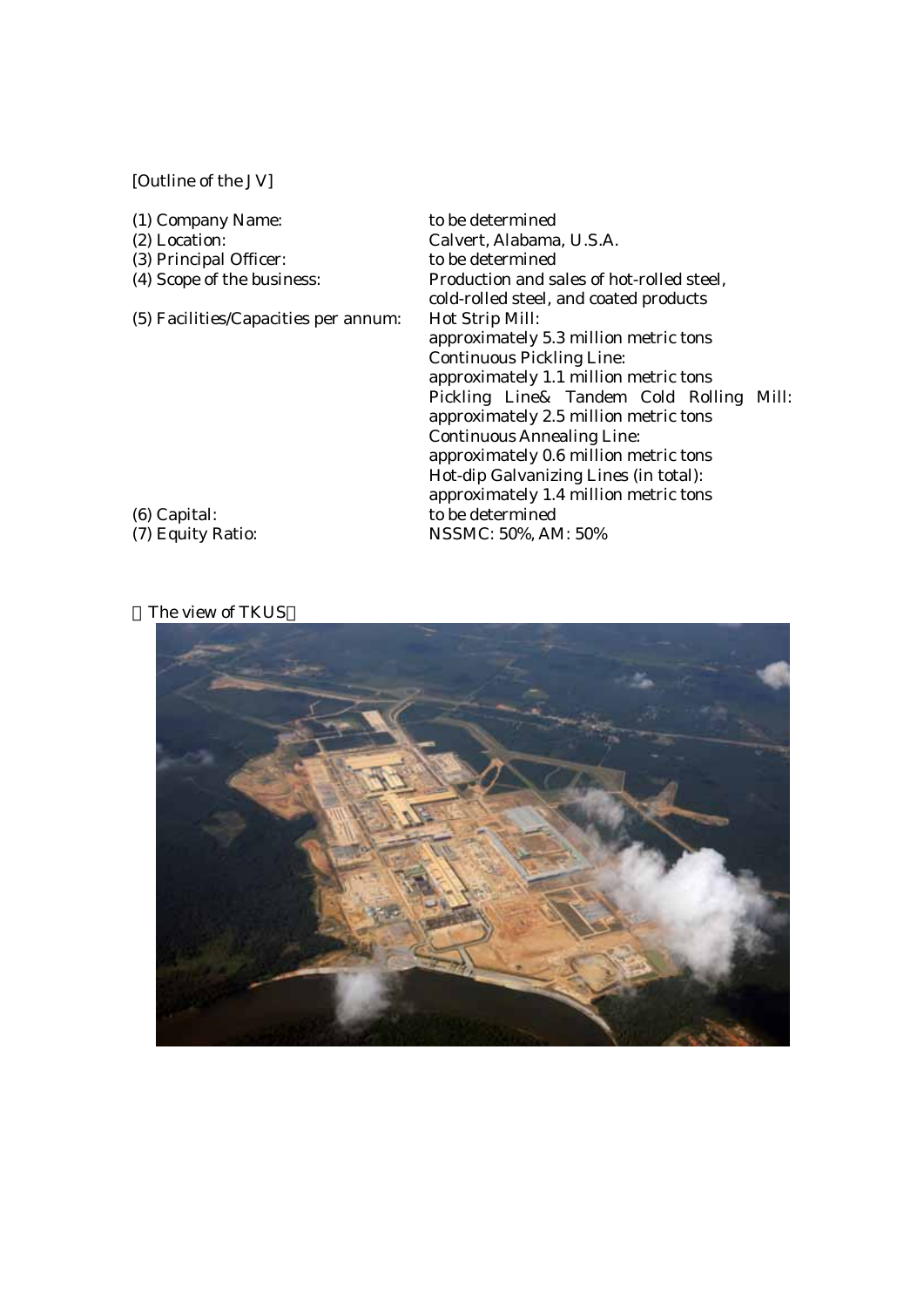## Hot Strip Mill



Pickling Line